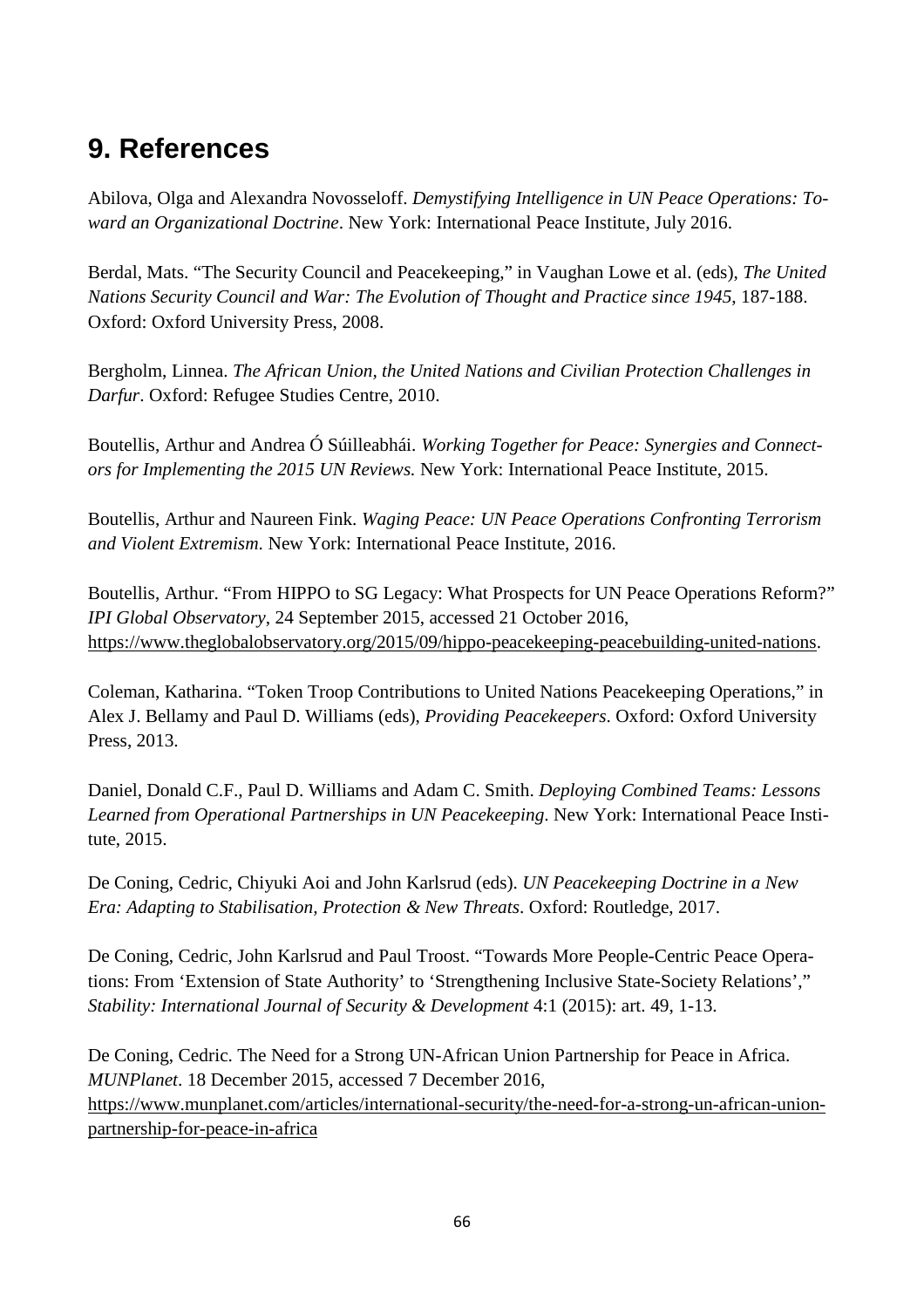Dorn, Walter. "Smart Peacekeeping: Toward Tech-Enabled UN Operations," for International Peace Institute*, Providing for Peacekeeping* (2016), No. 13.

Fortna, Virginia Page. *Does Peacekeeping Work?*. Princeton: Princeton University Press, 2008.

Generalforsamlingen. *In Larger Freedom: Towards Development, Security and Human Rights for All,* Report of the Secretary-General, A/59/2005, 21 March 2005, accessed 2 December 2016, http://www.un.org/en/ga/search/view\_doc.asp?symbol=A/59/2005.

Global Centre for the Responsibility to Protect. "The Kigali Principles on the Protection of Civilians: Member State Endorsements", accessed 21 October 2016, http://www.globalr2p.org/media/files/kigali-signatories1.pdf.

Global Peace Operations Review. "Top 10 Financial Contributors to UN Peacekeeping Budget (AUG 2016)," accessed 2 December 2016, http://peaceoperationsreview.org/infographic/top-10 financial-contributors-to-un-peacekeeping-budget-aug-2016/.

Gorur, Aditi and Lisa Sharland. *Prioritizing the protection of civilians: Analyzing the recommendations of the HIPPO report*. Washington: Stimson Center, 2016.

Security Council Report. *The Security Council and UN Peace Operations: Reform and Deliver*. New York: SCR, 2016.

HIPPO. *Report of the High-level Independent Panel on Peace Operations on Uniting Our Strengths for Peace: Politics, Partnership and People.* New York: United Nations, 2016. http://www.ipsnews.net/2013/07/doubts-linger-over-u-n-troops-preparedness-to-enter-mali/.

Ilitchev, Alexander. "Implementing the HIPPO Report: Sustaining Peace as a New Imperative," *International Forum for the Challenges of Peace Operations, Policy Brief 5* (2015).

International Conference on the Protection of Civilians. "International Conference on the Protection of Civilians: The Kigali Principles on the Protection of Civilians," 28-29 May 2015, accessed 21 October 2016, http://civilianprotection.rw/wpcontent/uploads/2015/09/REPORT\_PoC\_conference\_Long-version.pdf.

International Peace Institute, "Fourth Ministerial Dinner on Peace Operations," 21 September 2016, accessed 7 December 2016, https://www.ipinst.org/2016/09/fourth-ministerial-dinner-on-peaceoperations#5.

International Peace Institute. "Etats des lieux des opérations de paix de l'ONU: Un an après la sortie du rapport du HIPPO," July 2016, accessed 21 October 2016, https://www.ipinst.org/wpcontent/uploads/2016/07/IPI-E-RPT-Etat-des-lieuxFrench.pdf.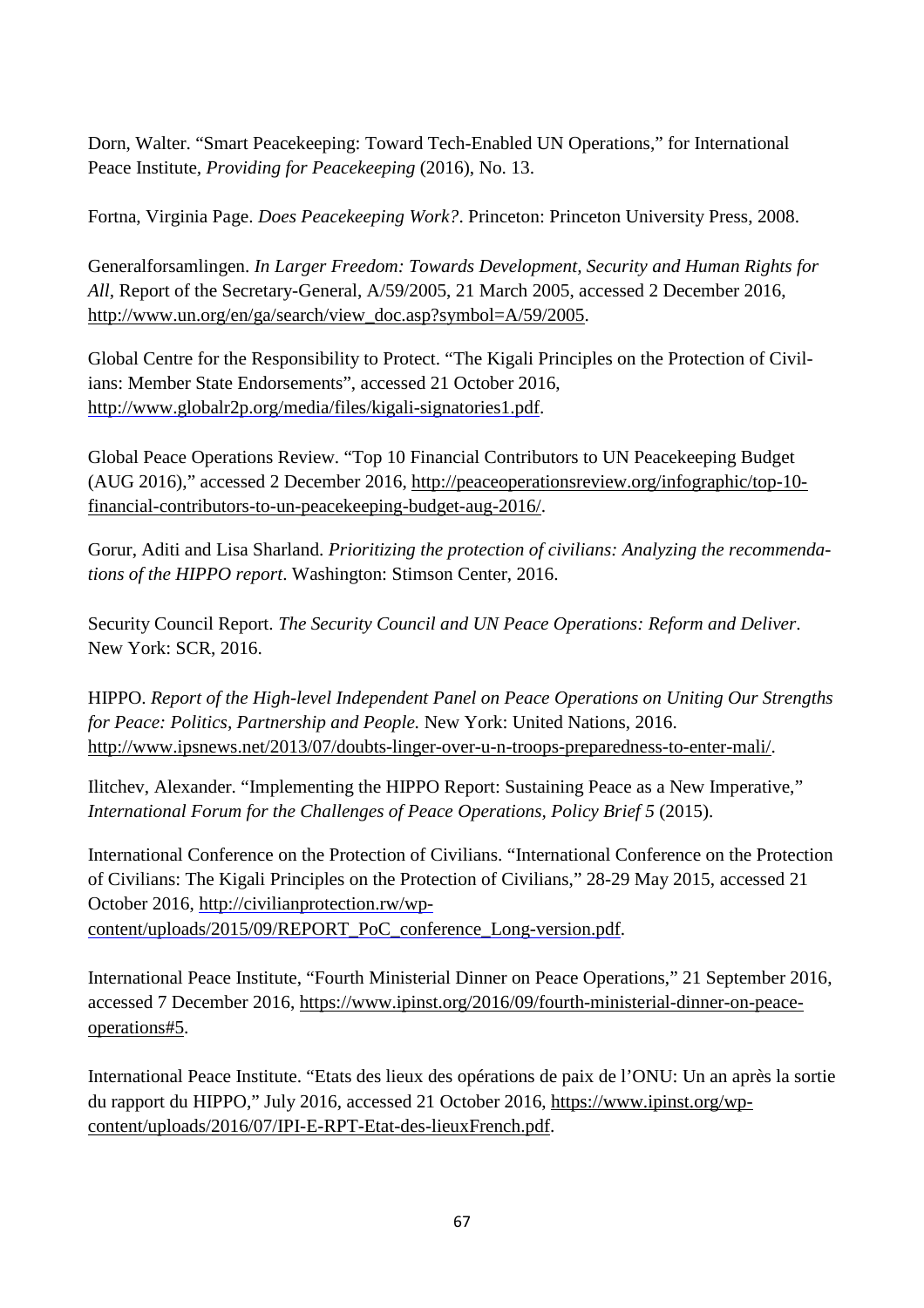Karlsrud, John. "The UN at War: Examining the Consequences of Peace-Enforcement Mandates for the UN Peacekeeping Operations in the CAR, the DRC and Mali," in *Third World Quarterly* 36:1 (2015): 40-54.

Ki-moon, Ban. *The future of United Nations peace operations: implementation of the recommendations of the High-level Independent Panel on Peace Operations.* New York: United Nations, 2015.

Lim, Lydia. "Doubts Linger over U.N. Troops' Preparedness to Enter Mali," *IPS News*, 5 July 2013, accessed 2 December 2016.

Lykketoft, Mogens. "Conclusions and Observations by the President of the Seventieth Session of the UN General Assembly," 20 May 2016, accessed 7 December 2016: http://www.un.org/pga/70/wp-content/uploads/sites/10/2015/08/Thematic-Debate-on-UN-Peaceand-Security-Conclusions-Observations-20-May-2016-1.compressed.pdf

MacGinty, Roger and Oliver P. Richmond. "The Local Turn in Peace Building: A Critical Agenda for Peace," *Third World Quarterly* 34:5 (2013): 763-83.

Ngendakumana, Pierre Emmanuel. "Bujumbura Continues Its Crusade …," *IWACU English News*, 17 October 2016, accessed 21 October 2016, http://www.iwacuburundi.org/englishnews/bujumbura-continues-its-crusade/.

Office of Internal Oversight Services. *Evaluation of the Implementation and Results of Protection of Civilians Mandates in United Nations Peacekeeping Operations, A/68/787,* 7 March 2014, accessed 26 October 2016, https://oios.un.org/resources/ga\_report/a-68-787-dpko.pdf.

OHCHR. "OCHHR Management Plan 2014-2017," 16, accessed 2 December 2016, http://www2.ohchr.org/english/OHCHRreport2014\_2017/OMP\_Web\_version/media/pdf/0\_THE\_ WHOLE\_REPORT.pdf.

Panel on United Nations Peace Operations. *Report of the Panel on United Nations Peace Operations* (Brahimi-rapporten), 21 August 2000, accessed 20 October 2016, http://www.un.org/en/ga/search/view\_doc.asp?symbol=A/55/305.

Peacebuilding Commission Advisory Group of Experts. *The Challenge of Sustaining Peace*. New York: United Nations, 2015.

Peck, Connie. "Special Representatives of the Secretary-General," in von Einsiedel et al. (eds), *The UN Security Council in the 21st Century*, 457-475. Boulder: Lynne Rienner, 2016.

Pledging Conference. "Pledging Conference for the Secretary General's Peacebuilding Fund," accessed 2. December 2016, http://pbfpledgingconference.org/.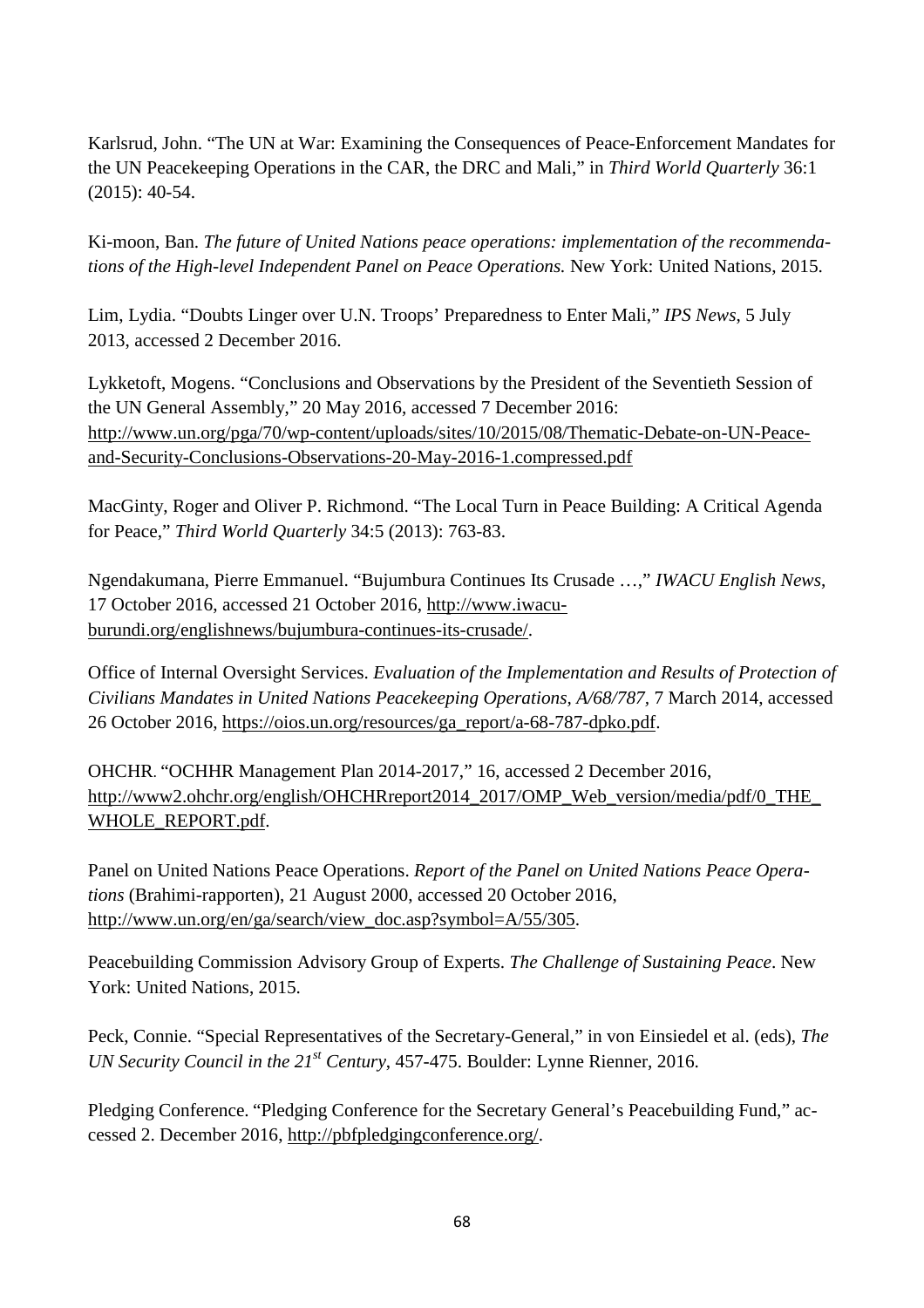Quinn, Ben and Agence France-Presse. "South Sudan Peacekeeping Commander Sacked over Serious Shortcomings," *The Guardian,* 2 November 2016*,* accessed 6 December 2016, https://www.theguardian.com/global-development/2016/nov/02/south-sudan-peacekeeping-chiefsacked-alarm-serious-shortcomings-ondieki

Rhoads, Emily Paddon. *Taking Sides in Peacekeeping: Impartiality and the Future of the United Nations*. Oxford: Oxford University Press, 2016.

Roberts, Adam. "The Use of Force: A System of Selective Security," in von Einsiedel et al. (eds), *The UN Security Council in the 21st Century,* 349-372. Boulder: Lynne Rienner, 2016.

Schia, Niels Nagelhu, Ingvild Magnæs Gjelsvik and John Karlsrud. *What People Think Does Matter: Understanding and Integrating Local Perceptions into UN Peacekeeping*. Oslo: Norwegian Institute of International Affairs, 2013.

Security Council Report, "UN Security Working Methods: Horizon-Scanning Briefings," 1 November 2016, accessed 2 December 2016, http://www.securitycouncilreport.org/un-securitycouncil-working-methods/horizon-scanning-briefings.php.

Stamnes, Eli and Kari M. Osland. *Synthesis Report: Reviewing UN Peace Operations, the UN Peace-building Architecture and the Implementation of UNSCR 1325.* Oslo: Norwegian Institute of International Affairs, 2016.

Taksøe-Jensen, Peter. *Dansk diplomati i en brydningstid: vejen frem for Danmarks interesser og værdier mod 2030*. *Udredning om dansk udenrigs- og sikkerhedspolitik.* Copenhagen: Udenrigsministeriet, 2016.

The Challenges Project. *Meeting the Challenges of Peace Operations: Cooperation and Coordination*. Stockholm: Elanders Gotab, 2005.

The Non-Aligned Movement. "Non-aligned Movement: Description and History," accessed 6 December 2016, http://www.nam.gov.za/background/history.htm.

Trenin, Dimitri. "Russia in the Security Council," in von Einsiedel et al. (eds), *The UN Security Council in the 21st Century*, 105-120. Boulder: Lynne Rienner, 2016.

UN News Centre. "UN Chief Presents Security Council with Special Measures to Curb Sexual Exploitation," 20 March 2016, accessed 21 October 2016, http://www.un.org/apps/news/story.asp?NewsID=53409#.WEa0vbLhC71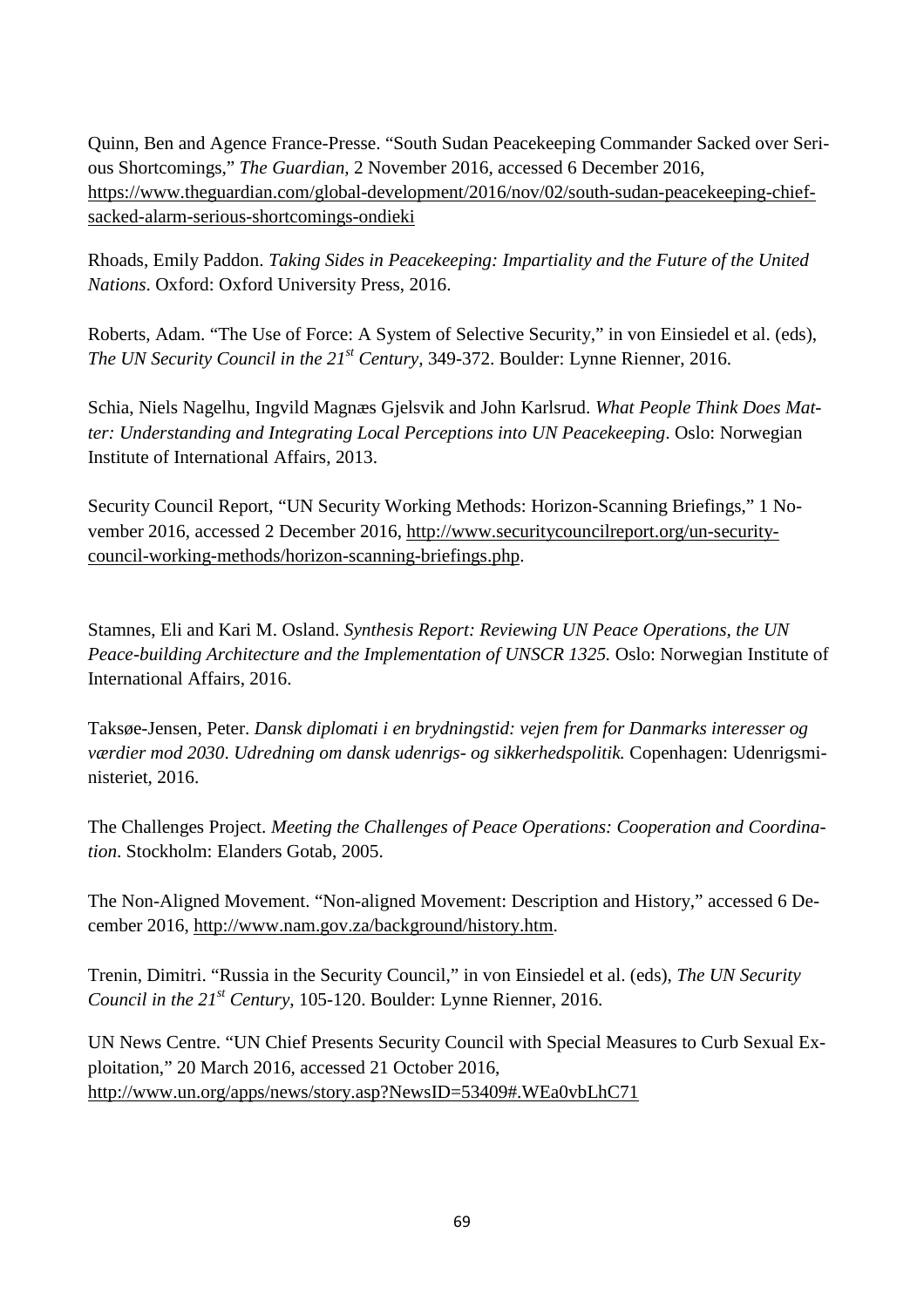UN Security Council. *Children and armed conflict, report for the Secretary-General, A/67/845– S/2013/245*, 15 May 2013, accessed 2 December 2016, http://www.watchlist.org/wordpress/wpcontent/uploads/CAAC-Annual-Report-2013.pdf;

UN Security Council. *S/PV.2608*, 26 September 1985, accessed 26 October 2016, http://www.securitycouncilreport.org/atf/cf/%7B65BFCF9B-6D27-4E9C-8CD3- CF6E4FF96FF9%7D/s\_pv\_2608.pdf.

UN Security Council. *S/PV.7561,* 17 November 2015, accessed 26 October 2016, http://www.securitycouncilreport.org/atf/cf/%7B65BFCF9B-6D27-4E9C-8CD3- CF6E4FF96FF9%7D/spv\_7561.pdf.

UN Security Council*. S/RES/2171*, 21 August 2014, accessed 26 October 2016, http://peacemaker.un.org/sites/peacemaker.un.org/files/SRES2171-SystApproachConflictPreven.pdf

UN Security Council. *Security Council Adopts Resolution 2295 (2016), Authorizing "More Proactive and Robust" Mandate for United Nations Mission in Mali, SC/12426,* 29 June 2016, accessed 26 October 2016, http://www.un.org/press/en/2016/sc12426.doc.htm.

UN Security Council. *Statement by the President of the Security Council*, *S/PRST/2015/22*, 25 November 2015, accessed 26 October 2016, http://www.un.org/en/ga/search/view\_doc.asp?symbol=S/PRST/2015/22.

UN Security Council. *Stronger United Nations Partnership with African Union Possible Due to Revamped Regional Arrangements, Security Council Presidential Statement Says, SC/12370*, 24 May 2016, accessed 26 October 2016, http://www.un.org/press/en/2016/sc12370.doc.htm.

UN Women. *Global Study on the Implementation of United Nations Security Council Resolution 1325*. New York: United Nations, 2015.

UNDPA. "UNDPA Special Political Missions: Overview", 2014, accessed 21 October 2016, https://www.un.org/undpa/en/in-the-field/overview.

United Nations. "Deputy Secretary-General's Remarks at Briefing of the General Assembly on Rights Up Front [as prepared for delivery]", 17 December 2013, accessed 21 October 2016, https://www.un.org/sg/en/content/dsg/statement/2013-12-17/deputy-secretary-generals-remarksbriefing-general-assembly-rights.

United Nations. "General Assembly and Peacekeeping, Special Political and Decolonization (Fourth) Committee," accessed 2 December 2016, http://www.un.org/en/peacekeeping/ctte/CTTEE.htm.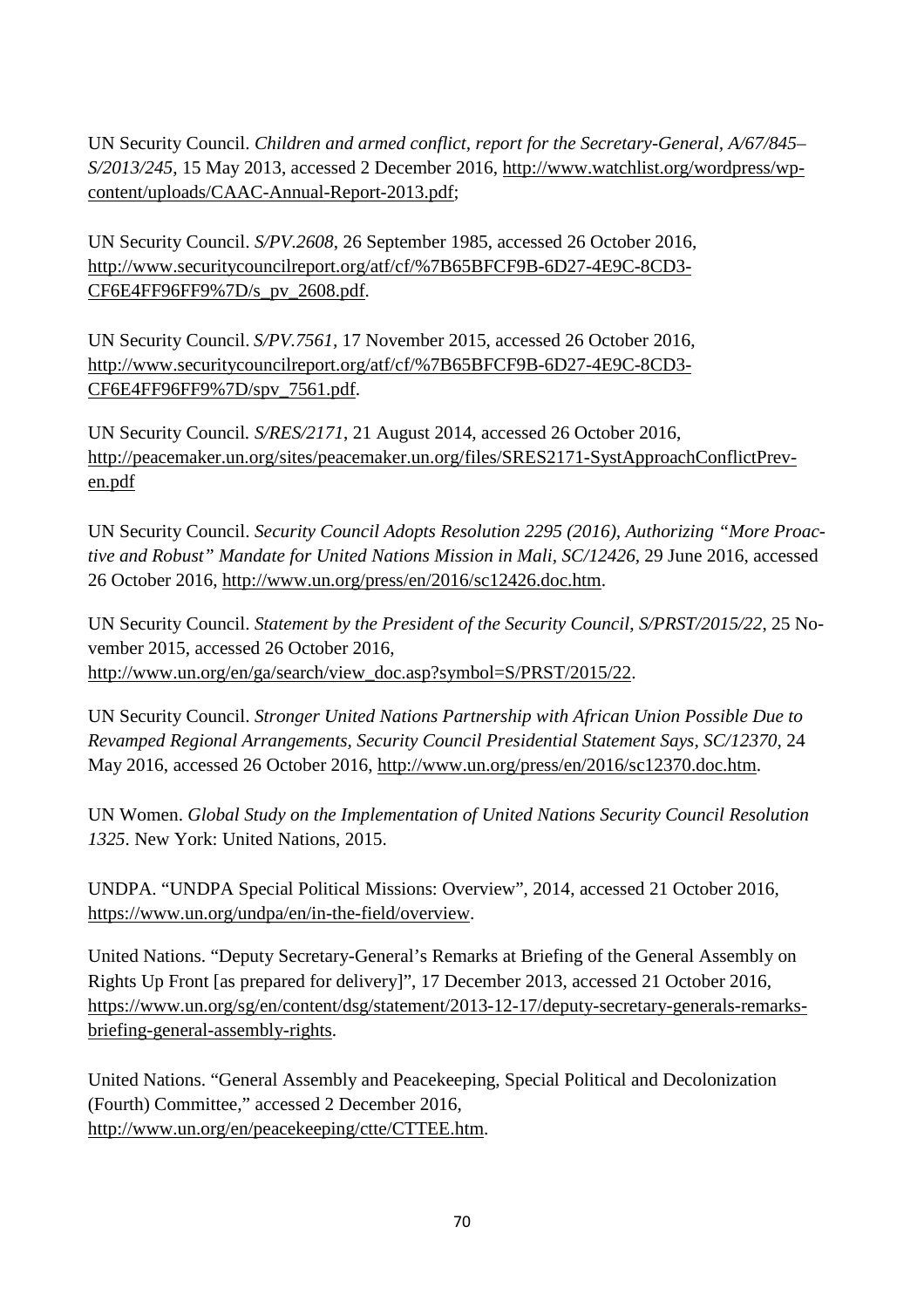United Nations. "MINUSMA Fact and Figures," accessed 21 October 2016, http://www.un.org/en/peacekeeping/missions/minusma/facts.shtml.

United Nations. "The Secretary General's Peacebuilding Fund," accessed 2 December 2016, http://www.unpbf.org/wp-content/uploads/PBF-Brochure-Niche-with-examples-final-May-2016.pdf.

United Nations. "United Nations Department of Peacekeeping Operations," accessed 2 December 2016, http://www.un.org/en/peacekeeping/about/dpko/.

United Nations. "United Nations Peacebuilding Commission," accessed 2 December 2016, http://www.un.org/en/peacebuilding/.

United Nations. "United Nations Peacebuilding Support Office," accessed 2 December 2016, http://www.un.org/en/peacebuilding/pbso/about.shtml

United Nations. "United Nations Peacekeeping: Fatalities by Mission and Appointment Type," accessed 21 October 2016, http://www.un.org/en/peacekeeping/fatalities/documents/stats\_3.pdf.

United Nations. "United Nations Peacekeeping Capability Readiness System, Overview," 2015, accessed 21 October 2016, https://cc.unlb.org/UNSAS%20Documents/PCRS%20Overview%20Aug%202015.pdf.

United Nations. "United Nations Dag Hammerskjöld Library," accessed 2 December 2016, http://repository.un.org/handle/11176/387432.

United Nations. "United Nations Department of Political Affairs," accessed 2 December 2016, http://www.un.org/undpa/en/overview.

United Nations. "United Nations Peacekeeping Fact Sheet," accessed 2 December 2016, http://www.un.org/en/peacekeeping/resources/statistics/factsheet.shtml.

United Nations. "United Nations Peacekeeping Operations map," accessed 2 December 2016, http://www.un.org/Depts/Cartographic/map/dpko/D\_P\_A.pdf.

United Nations. "United Nations Peacekeeping Operations," accessed 2 December 2016, http://www.un.org/en/peacekeeping/documents/bnote0716.pdf.

United Nations. "United Nations Peacekeeping Troop and Police Contributors," accessed 2 December 2016, http://www.un.org/en/peacekeeping/resources/statistics/contributors.shtml.

United Nations. *United Nations Peacekeeping Operations: Principles and Guidelines.* New York: United Nations, 2008.